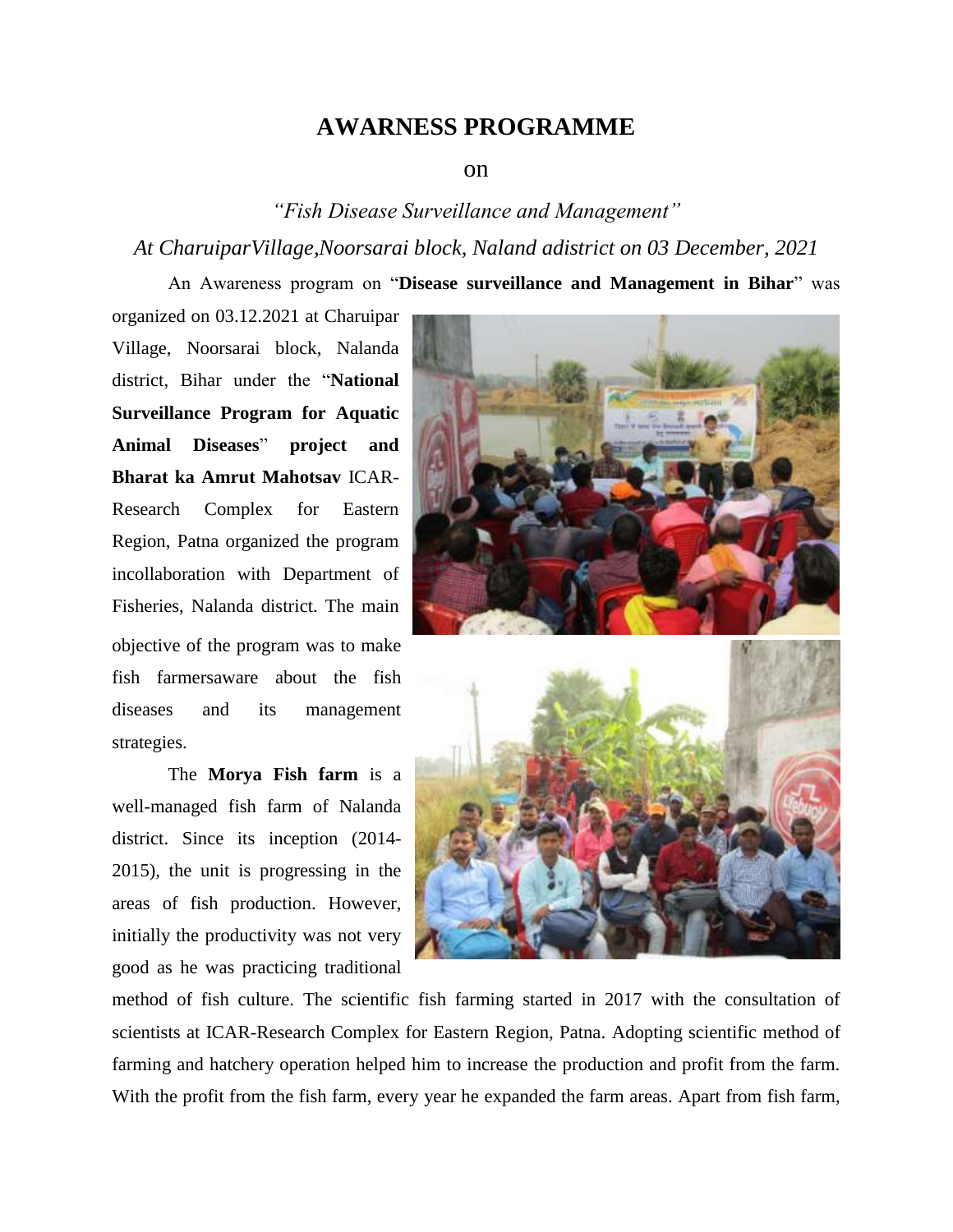the proprietor Mr Kabindra Morya also maintains Horticulture crop and forest plantation in the dyke around the periphery of the ponds.

The program was started on 12 O' clock with welcome address by Dr. Kamal Sarma, Principal Scientist and I/CHead, DLFM,ICAR-RCER, Patna. He briefed on organizational

structure and activities of ICAR-RCER, Patna. Dr. Sarma, also explained about fish disease and health management. Mr. Jaspreet Singh, Scientist, DLFM, ICAR-RCER, Patna described the reason for success and failure of biofloc technology used in fish culture in Bihar. Dr. Vivekanand Bharti, scientist, DLFM, ICAR-RCER explained about import of disease outbreak in aquaculture practices, diagnostic characteristics in fish disease, measures to control the fish disease eruption and focused strategies to overcome from fish disease in aqua-farm. Dr. Tarkeshwar Kumar, scientist, DLFM, ICAR-RCER discussed with farmers on various issued on fish water and soil management practices in aquaculture. Finally, Vote of



Thanks was expressed by Dr. Kumar. In this program, 35 farmers and entrepreneurs from Nalanda district were participated.